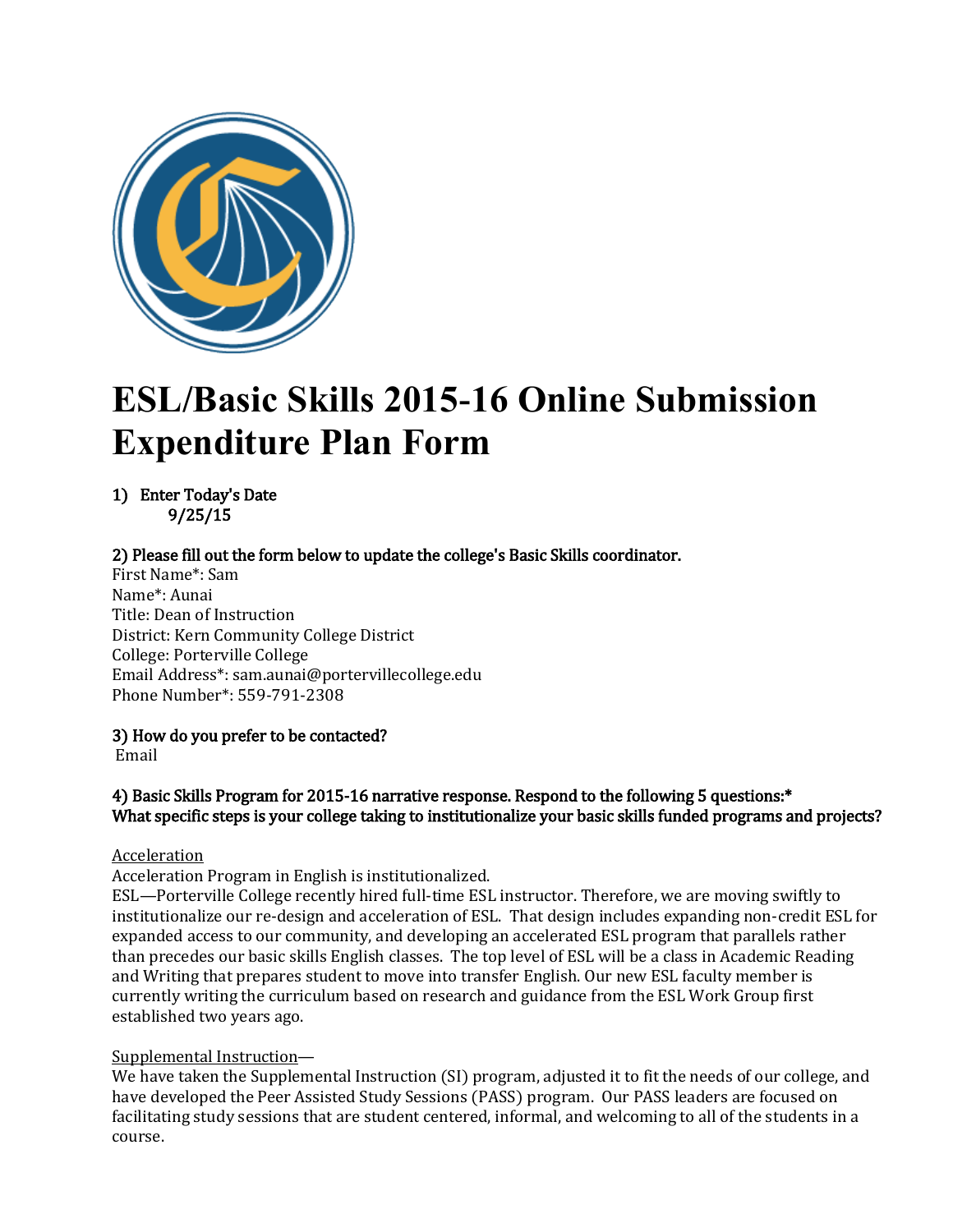PASS leaders train in a four-hour session before the beginning of the semester and work on promoting the program in the classroom, building relationships, creating positive atmospheres that are conducive to learning, and assessing and reporting progress. They continue training throughout the semester by attending monthly meetings. Leaders are required to hold at least two forty-five minute sessions per week (though many leaders hold three or four) and the sessions are open to all of the students in the class (not just those who are struggling or those of a particular demographic). The sessions are anonymous so the students feel comfortable knowing their attendance will not be reported to the teacher. The leaders attend each class session and were previously successful in the course, so they are much less intimidating to most students than the actual professor.

In the past two years, we have seen the PASS program impact our basic skills classes immensely. The program (then SI) was small in spring 2013 with only three leaders and active in only one department. In fall 2015, we have 29 leaders and are active in every department on campus. Instructors see the results in their students' scores and community in the classroom. Most of the instructors who have a PASS leader plan to have one again next semester and all of the instructors plan to use the program again in the future. Students have a growing awareness of the program and after actively participating in the sessions in one class, seek out classes with PASS leaders for the future.

The PASS program is succeeding in helping basic skills students pass a particular class, but the program goes even further. When students attend PASS sessions, they learn study and time-management skills that transcend the single course and carry on in their academic and post-collegiate lives. The immediate goal of the PASS program might be to help a student in a traditionally difficult class, but the overall success of the program lies in the long-term lesson of taking responsibility for one's own education.

Through this practice, we hope to be able to institutionalize the PASS principles and concepts within our college practices to ensure continuity regardless of funding

### What are the obstacles to doing so?

- Funding priorities and availability
- The need for all instructors to be trained in acceleration pedagogy

### What projects and programs have you been able to successfully expand from a small program to a larger and more comprehensive program within your college? (Please list the projects/programs)

- Acceleration in English
- Acceleration in Math
- $\bullet$  ESL
- Assessment

### How were you able to successfully accomplish the process of expanding or " scaling up" these successful projects and programs? (Please provide descriptions for each project/program).

Acceleration in English—In the last year, the English program has increased the number of accelerated sections from four sections (Spring 2015) to six (Fall 2015). The biggest obstacle to further expansion is lack of training for instructors in acceleration pedagogy. In summer 2016 we plan to institute our own training program led by our two most experienced teachers of accelerated English. Also, starting in the summer 2016, a new team of PC faculty will participate in the year-long CAP training.

Acceleration in Math –Porterville College has developed and implemented a Math basic skills acceleration course. We offered the first acceleration math course during the Spring 2015 with 37 students. In this Fall 2015 semester, we are currently offering two sections with a total enrollment of 79 students.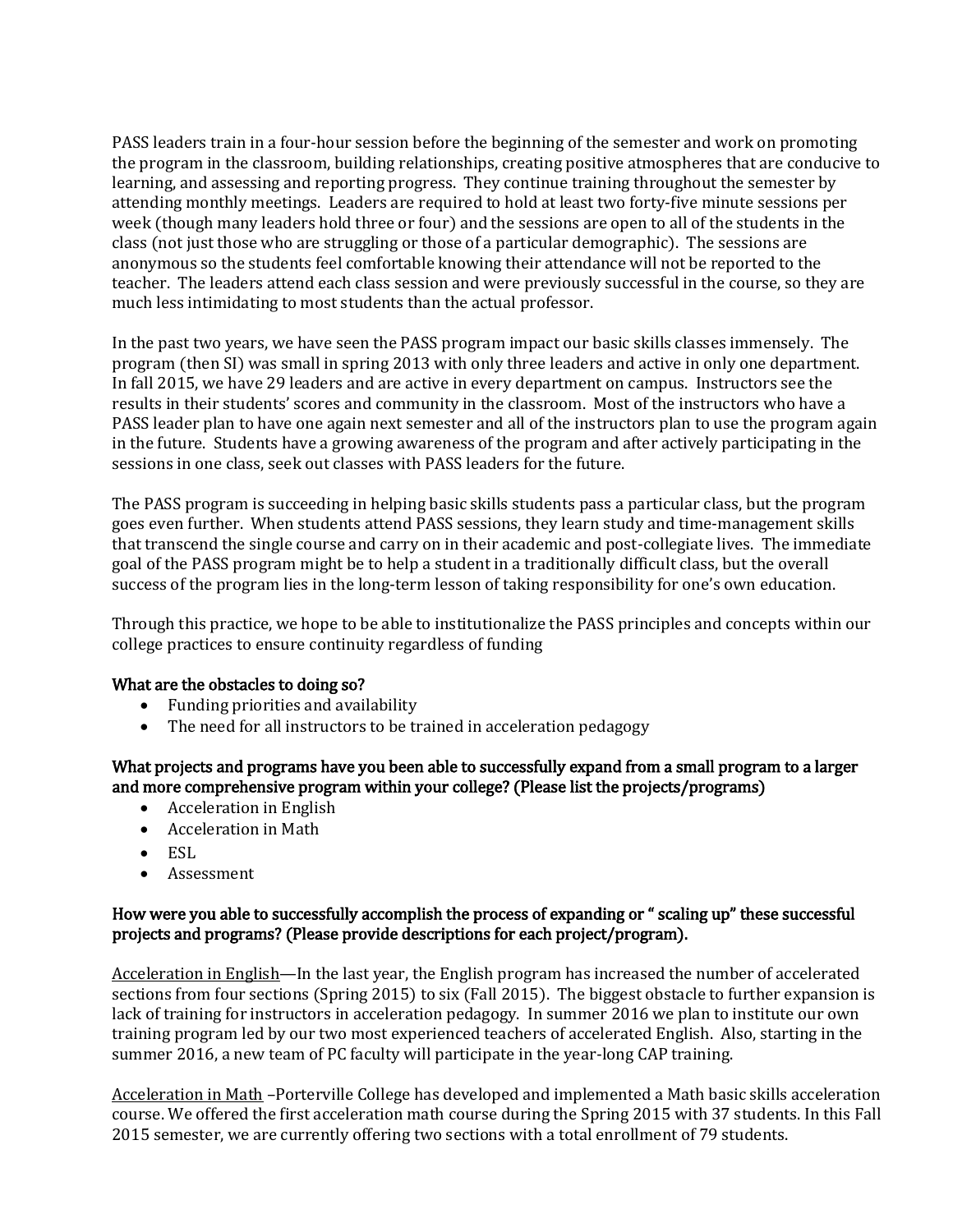ESL- Our ESL community liaison is introducing our new faculty member to other institutions and organizations in the community that teach ESL so that we can extend outreach and collaborate to the extent possible. New faculty member will be attending year-long CAP training as part of the PC team

Assessment - Porterville College offers students the opportunity to challenge their writing assessment scores by writing a challenge essay. In the past, this was offered for students hoping to advance to English 101A (transfer level), English 50 (one level below transfer), or English 71 (two levels below transfer). Students who score below level English 83 (Basic Writing) were not allowed to register for writing classes – only reading classes.

Porterville College has instituted a new effort in which students who score below the English 83 level are also allowed to take the challenge. Students are usually referred by one of the educational counselors. Interested students are required to make an appointment through the Learning Center Lab to take the first writing challenge. At the first appointment the student reviews a Power Point presentation that goes over prewriting and the parts of an essay. The students then write the first essay. The essay is sent to the LRC Language Arts Coordinator for review. The Coordinator then meets with the student to discuss the essay. Next the student returns to the LRC lab and makes a second appointment for the challenge essay. This essay is reviewed by Coordinator to determine whether the student is eligible for English 83 (Basic Writing). If the student is found to be eligible, this information is passed onto Admissions and Records, and the student is allowed to register for the class.

### How are you integrating your basic skills efforts with your college's SSSP plans?

Student Success Plan is integrated with Achieving the Stream Plan. Both the Acceleration of English and the redesign of ESL are in those plans. Porterville College's basic skills fund supports key success programs that are linked to the campus' SSSP plan.

#### How are you integrating your basic skills efforts with your college's Student Equity plans?

Re-design of ESL is integrated into Student Equity Plan. Additionally, as in SSSP, basic skills funds support key success programs that are linked to Porterville College's Student Equity plan.

#### 5) To what extent did your college's basic skills program demonstrate more progress in 2013-2015 than in 2011-2013? Explain your answer for each discipline of English, ESL and mathematics separately.

| Area                  |                                         | <b>SUM OF COMPARISON FISCAL YEARS</b> |         | <b>PERCENTAGES</b> |         |         |         | <b>Significance</b> |                      |  |
|-----------------------|-----------------------------------------|---------------------------------------|---------|--------------------|---------|---------|---------|---------------------|----------------------|--|
|                       | FY 11/12 + FY 12/13 FY 13/14 + FY 14/15 |                                       |         |                    | 111213  | 131415  | z       | р                   | Interpretation       |  |
|                       | Attempt                                 | <b>Success</b>                        | Attempt | <b>Success</b>     |         |         |         |                     |                      |  |
| English writing       | 1,454                                   | 953                                   | 1,614   | 1,012              | .6554   | .6270   | 1.64    | .0505               |                      |  |
| English reading       | 647                                     | 493                                   | 791     | 550                | .7620   | .6953   | 2.85    | .0022               | Significant Decrease |  |
| <b>Mathematics</b>    | 1,250                                   | 804                                   | 1,454   | 880                | .6432   | .6052   | 2.04    | .0209               | Significant Decrease |  |
| <b>ESL-Integrated</b> | 175                                     | 143                                   | 129     | 83                 | .8171   | .6434   | 3.39    | .0004               | Significant Decrease |  |
| <b>ESL</b> writing    |                                         | 0                                     |         |                    | #DIV/0! | #DIV/0! | #DIV/0! | #DIV/0!             | #DIV/0!              |  |
| <b>ESL</b> reading    | ი                                       | ΩI                                    |         |                    | #DIV/0! | #DIV/0! | #DIV/0! | #DIV/0!             | #DIV/0!              |  |

### English-Writing Discipline

- In each of the levels, the number of students who enrolled increased during 2013-2015.
	- $\circ$  For example, in 2011-2013, the number of students enrolled in the class three levels below was 55. However, in 2013-2015, this number was at 77.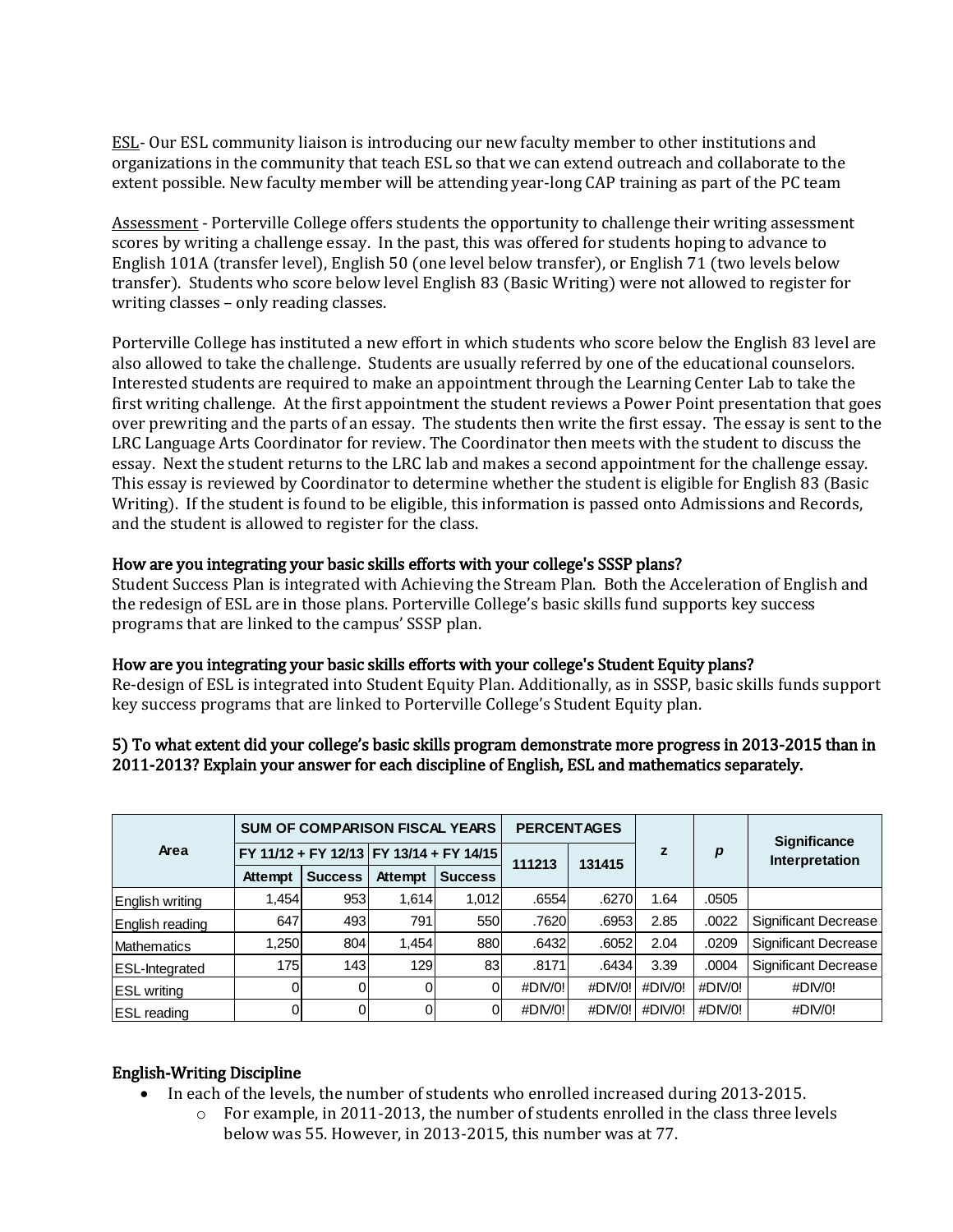• The percent of students who successfully completed the courses in this area decreased during 2013-2015

## English-Reading Discipline

- In each of the levels, the number of students who enrolled increased during 2013-2015.
	- $\circ$  For example, in 2011-2013, the number of students enrolled in the class two levels below was 77. However, in 2013-2015, this number was at 115.
- With the higher enrollment numbers during 2013-2015, more students were able to transition from one level to the next in basic skills courses.
- The percent of students who successfully completed courses in this area decreased during 2013- 2015 in comparison to 2011-2013 academic years. This represents a statistically significant decrease.

With English reading and writing acceleration, the data as captured does not represent this mode of delivery. The data in its current format is representative of non-accelerated basic skills courses (traditional courses). Therefore, the information through the Chancellor's Office is not a definitive representation of all efforts at the college level given the void in basic skills acceleration data notation.

## Mathematics-Discipline

- In each of the levels, the number of students who enrolled increased during 2013-2015.
	- $\circ$  For example: in 2011-2013, the number of students enrolled in the class one level below was 17. However, in 2013-2015, this number was at 34.
- With the higher enrollment numbers during 2013-2015, more students were able to transition from one level to the next in basic skills courses.
- The percent of those who successfully passed (two and four) course levels below transfer increased during the 2013-2015 in comparison to 2011-2013.
	- $\circ$  For example: 23 out of 44 students passed the class (2011-2013) = 52% (two levels below) 45 out of 66 students passed the class  $(2013-2015) = 68\%$  (two levels below)
- The percent of students who successfully completed courses in this area decreased during 2013-2015 in comparison to 2011-2013 academic years. This represents a statistically significant decrease.

Porterville College has offered one accelerated course in two of our basic skills math classes. Another accelerated sequence of basic skills and one transferable level math are being discussed with hope of being offered in Spring 2016. Additionally, going forward for two of the basic skills math courses, the plan is to reduce the units in each course.

With Math acceleration, the data as captured does not represent this mode of delivery. The data in its current format is representative of non-accelerated basic skills courses (traditional courses). Therefore, the information through the Chancellor's Office is not a definitive representation of all efforts at the college level given the void in basic skills acceleration data notation.

## ESL-Integrated Discipline

• The numbers of students in ESL Integrated Discipline classes were in 2013-2015 than it was during 2011-2013.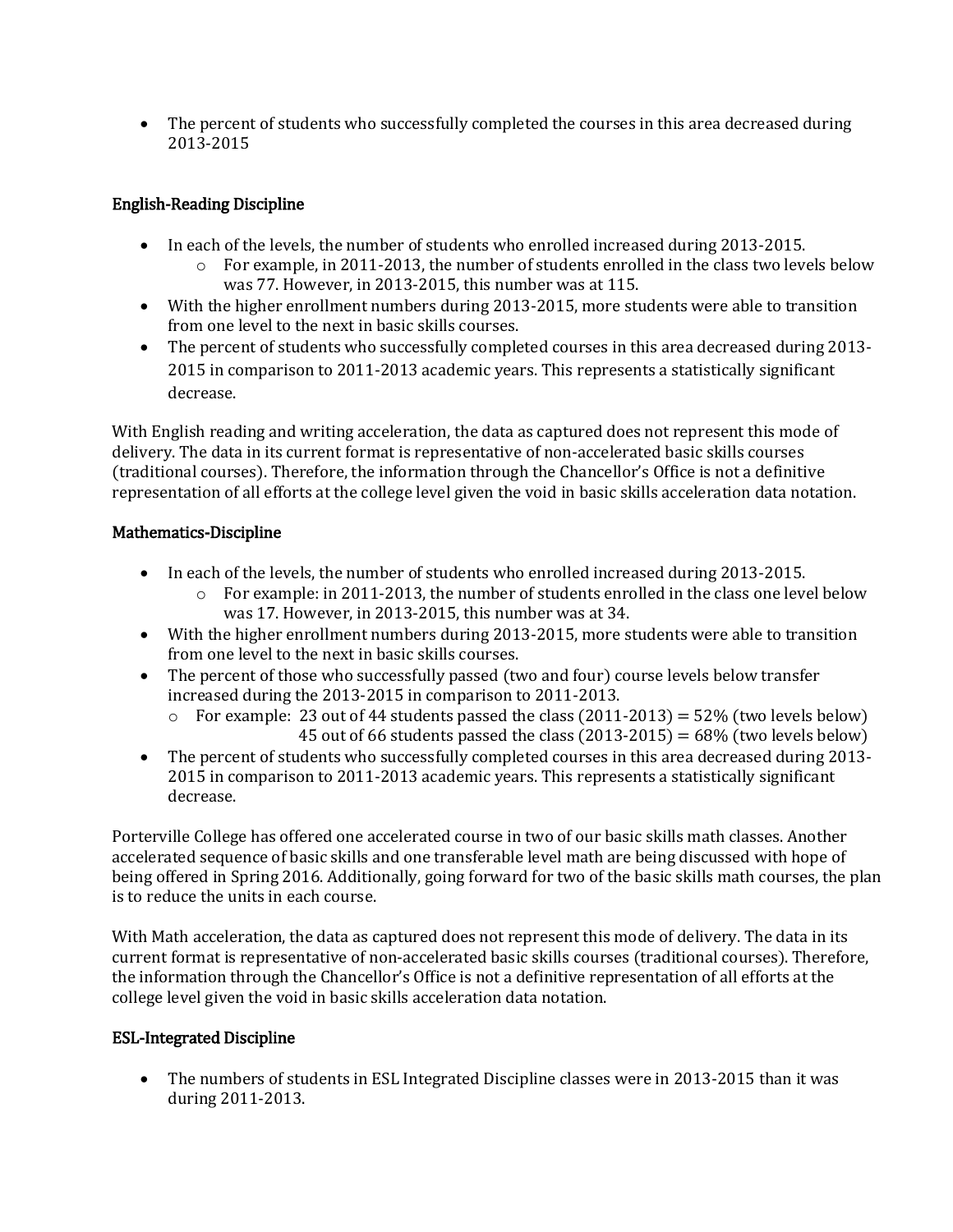• The percent of students who successfully completed courses in this area decreased during 2013-2015 in comparison to 2011-2013 academic years. This represents a statistically significant decrease.

### Plans Going Forward:

With the decrease in the percentage of students who successfully completed a basic skills course, Porterville College will work to fulfill the following to improve the success rates in basic skills classes:

- I. Promote and encourage faculty especially in basic skills classes to use the early alert system to refer students for academic advising and counseling
- II. Promote counseling and academic advising services to students in basic skills courses. Counseling and advising staff will provide presentations to basic skills classes.
- III. Provide workshops on topics ranging from study skills, time management, etc. to students
- IV. Continue to provide and promote tutoring (& peer mentoring) for students in basic skills classes
- V. Provide additional training and professional development for faculty/staff in topics that include: reading & writing across the curriculum, classroom management, student-faculty interaction, acceleration, etc.

## 6) Did your college use any noncredit courses for basic skills and/or ESL improvement during 2011-13 and 2013-15?

If you answer yes to this question, please indicate the areas below and indicate how you tracked your cohort data for the areas and if there was demonstrated improvement. Explain your answer for each discipline of English, ESL and mathematics separately. Include quantitative results in the narrative.

If you did not use any noncredit courses for the specified area please enter "Did not use any noncredit courses for this area)

Used noncredit courses for ESL or basic skills improvement.

Yes

|                       | <b>Spring</b> |                   | <b>Summer</b> |          | Fall |                                                                                                                       | <b>Spring</b> |          | lSummer |          | Fall |                 | <b>Spring</b> |          |
|-----------------------|---------------|-------------------|---------------|----------|------|-----------------------------------------------------------------------------------------------------------------------|---------------|----------|---------|----------|------|-----------------|---------------|----------|
|                       | 2013          |                   | 2013          |          | 2013 |                                                                                                                       | 2014          |          | 2014    |          | 2014 |                 | 2015          |          |
|                       |               | Sections   Census |               |          |      | Sections   Census   Sections   Census   Sections   Census   Sections   Census   Sections   Census   Sections   Census |               |          |         |          |      |                 |               |          |
|                       |               | Enrollmt          |               | Enrollmt |      | Enrollmt                                                                                                              |               | Enrollmt |         | Enrollmt |      | <b>Enrollmt</b> |               | Enrollmt |
| <b>Non Credit ESL</b> |               | 54                |               | 42       |      | 38 <sup>1</sup>                                                                                                       |               | 78 I     |         | 44       |      | 58              |               | 46       |
| (EL2 P090)            |               |                   |               |          |      |                                                                                                                       |               |          |         |          |      |                 |               |          |

Porterville College has one ESL non-credit course (non-graded). We began offering the noncredit ESL class during the 2012-2013 academic year. The class is designed to build on English language skills learned in adult school and community ESL classes and to act as a bridge to credit ESL classes at Porterville College.

Porterville College will be expanding its non-credit ESL to increase access to our community and to develop an accelerated ESL program that parallels rather than precedes our basic skills English classes. A formal process of tracking students in the non-credit ESL has not fully been developed. However, this will be part of our effort for improvement as we work to expand our offerings in non-credit ESL.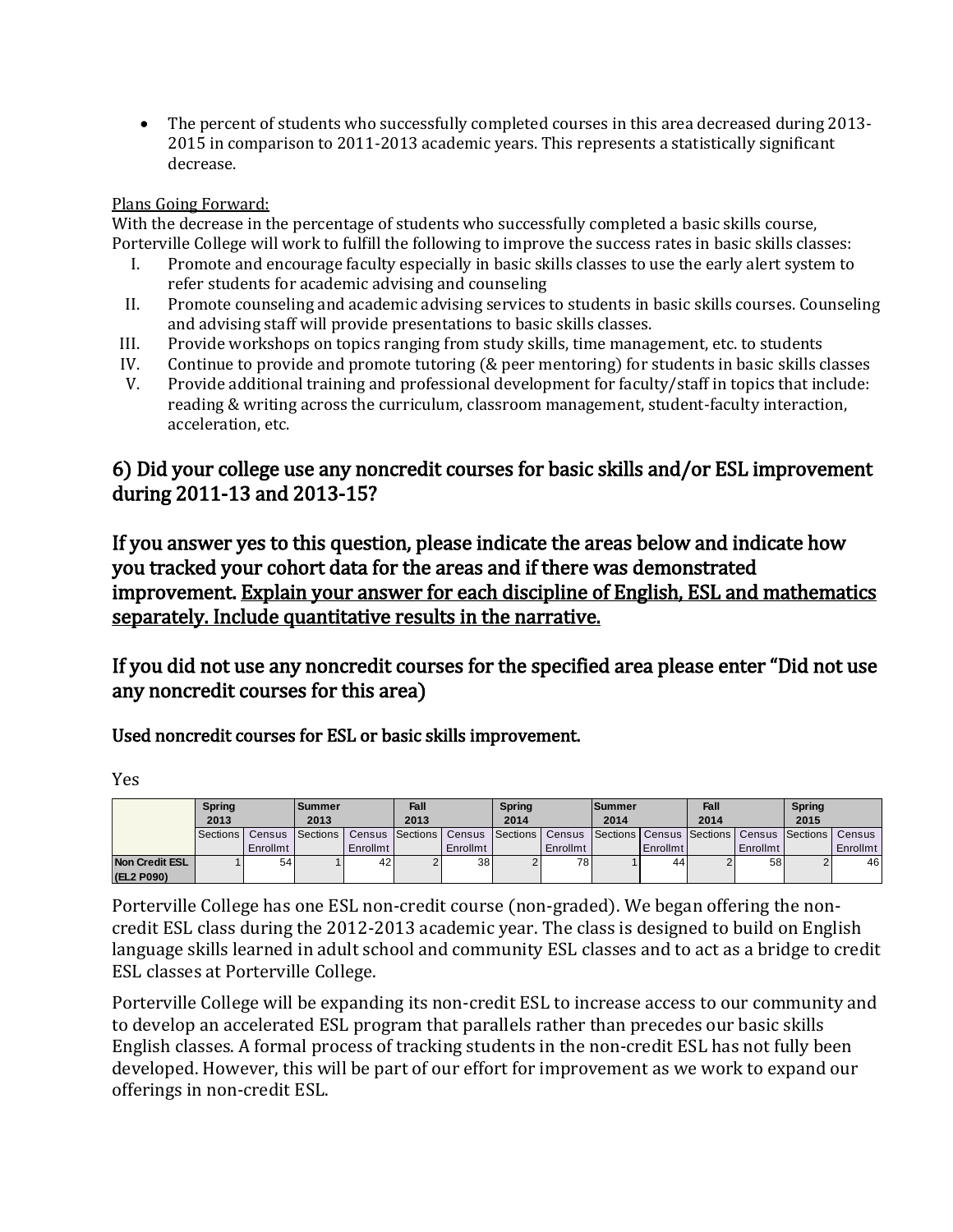## Long-Term Goals (5 yrs.) for ESL/Basic Skills

Refer to your last year's report. Enter the long-term goals you submitted last year. These goals should provide an umbrella for the activities and outcomes of your 2015- 2016 action plan.

Long-term goals should have been informed by an analysis of historical data (such as that provided by the Basic Skills Cohort Progress Tracking Tool) and should have focused on student success goals in ESL and basic skills. Include only the funds from 2015-2016 that are allocated to each goal.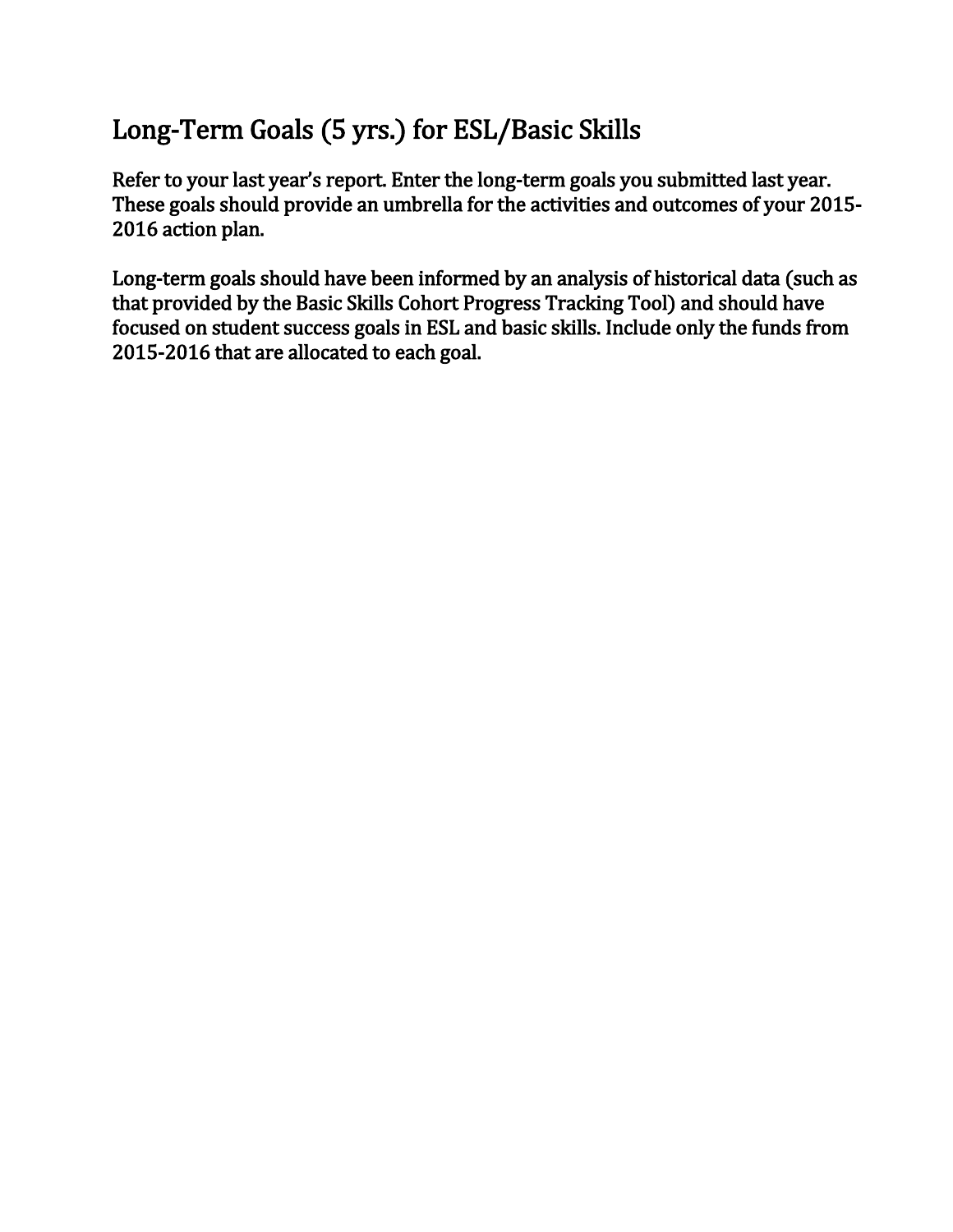## 7) Identify the 5-year long term goals from 2015-16 through 2019-20 for your college's Basic Skills Program.

Insert your long-term goals from the report you submitted last year and add any new goals identified for future years.

- A. Participate in regional teaching-learning resource workshops to provide faculty and staff with support in learning about implementing "best practices" in developmental education
- B. Enhance and revise the present English as a Second Language (EL2) curriculum
- C. Align and integrate recruitment, admissions, placement testing, counseling, orientation, tutoring, other student support and instructional program practices to assure student retention and success at the developmental level and into the transfer and careertechnical education.

## 8) Long Term Goals for 2015-16

Identify up to 5 goals the college will be focusing on for 2015-16.

|                        | <b>Goal ID</b><br>(The goal ID is<br>determined by<br>the college) | Long Term Goal                                                                                                                                                                                                                                                                                                       | 2015-16 Funds<br>Allocated to this<br>Goal |
|------------------------|--------------------------------------------------------------------|----------------------------------------------------------------------------------------------------------------------------------------------------------------------------------------------------------------------------------------------------------------------------------------------------------------------|--------------------------------------------|
| Long Term<br>Goal $#1$ | A                                                                  | Participate in regional<br>teaching-learning resource<br>workshops to provide faculty<br>and staff with support in<br>learning about implementing<br>"best practices" in<br>developmental education                                                                                                                  | \$15,000                                   |
| Long Term<br>Goal #2   | B                                                                  | Enhance and revise the<br>present English as a Second<br>Language (EL2) curriculum                                                                                                                                                                                                                                   | \$15,000                                   |
| Long Term<br>Goal #3   | $\mathcal{C}$                                                      | Align and integrate<br>recruitment, admissions,<br>placement testing, counseling,<br>orientation, tutoring, other<br>student support and<br>instructional program<br>practices to assure student<br>retention and success at the<br>developmental level and into<br>the transfer and career-<br>technical education. | \$60,000                                   |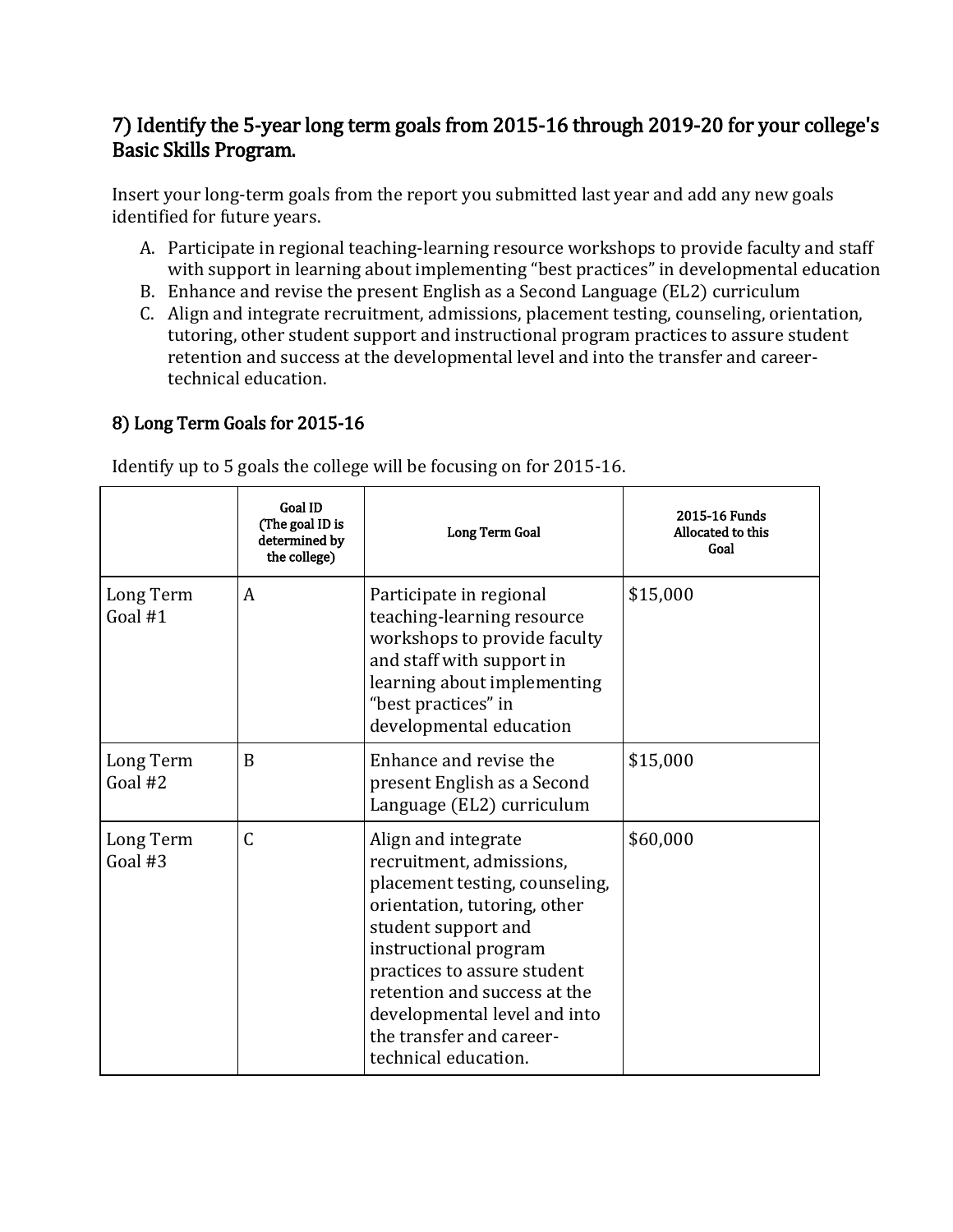## Long Term Goal Total\*

This question checks the addition of the budgeted amount entered in question #8 above for the Long Term Goals. Please enter the amount from the above question.

- A. Long Term Goal #1 Amount \$15,000
- B. Long Term Goal #2 Amount \$15,000
- C. Long Term Goal #3 Amount \$60,000

## 9) Please insert the planned expenditure amount for the 2015-16 ESL/Basic Skills Initiative Program by category.\*

List the amount of each expenditure summarized by category

| \$10,000 | Program and Curriculum Planning and Development |
|----------|-------------------------------------------------|
| \$0      | <b>Student Assessment</b>                       |
| \$10,000 | <b>Advisement and Counseling Services</b>       |
| \$55,000 | Supplemental Instruction and Tutoring           |
| \$0      | Coordination & Research                         |
| \$15,000 | Professional Development                        |

## Comments: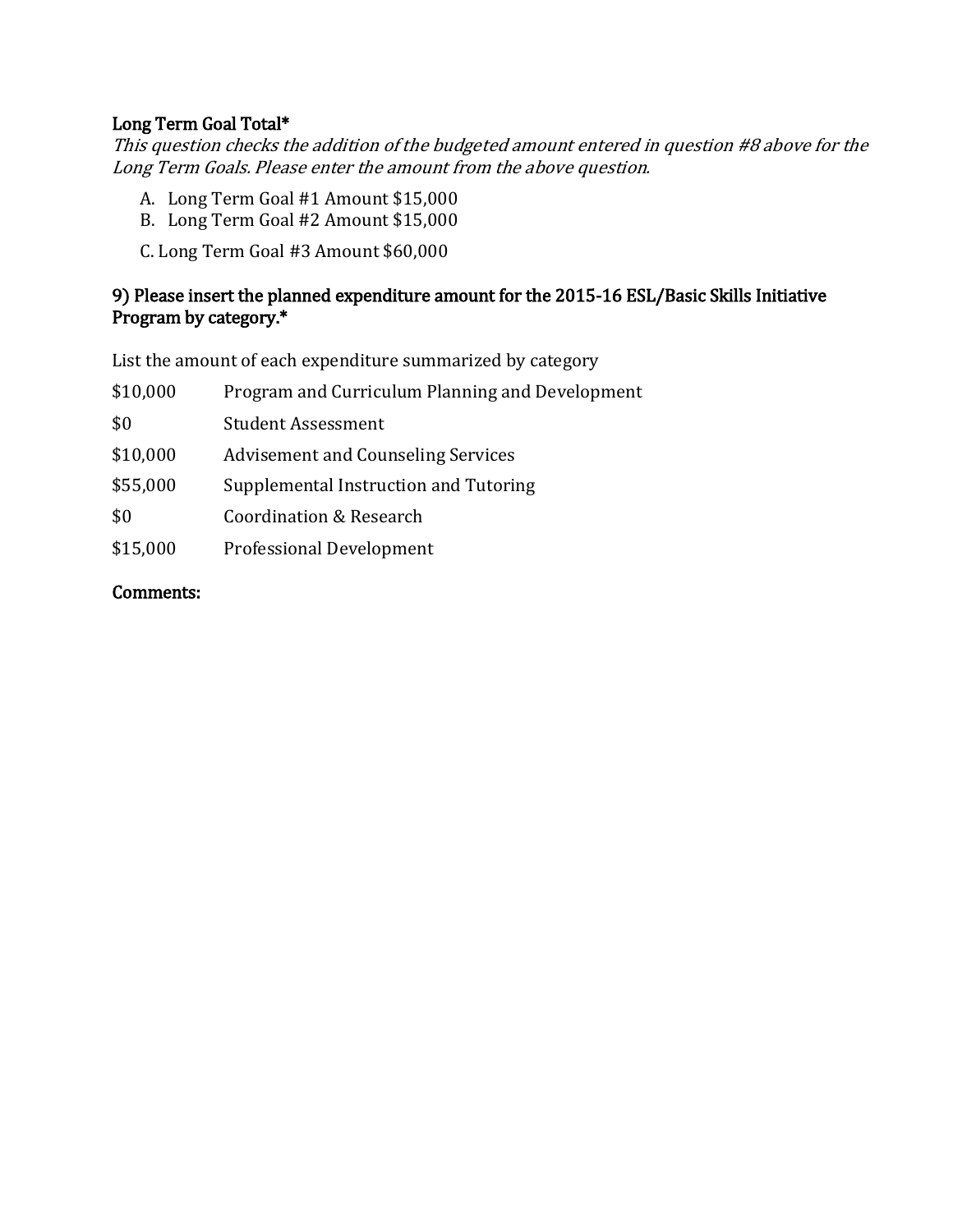## Action Plan Template

Your Long-Term Goals from the report submitted by in your college for 2014-15 on October 10, 2014 should inform your Action Plan for 2015-2016.

- How will you make progress towards attaining your long-term goals?
- What are your intermediate steps to bring you to that point?
- What will you do in 2015-2016 to move you along that trajectory?

These questions are to guide you in developing your Action Plan. Using the action plan template, provide up to a maximum of 5 activities. If you have more than 5 activities you can add additional pages to list them by responding to the additional pages question. All activities should be related to attainment of the long-term goals you set down in the previous section on long term goals.

Each activity may have more than one outcome. All of your outcomes should be measurable so that you can evaluate at the end of the year whether or not you have made progress towards your long-term goals.

In addition, some of your outcomes should be focused on student success (e.g. successful completion and progression, retention and persistence) and not merely volume measures (e.g. participation). Examples are provided.

## 10) Action Plan Activity Grid/Table

a. Activity: Describe the activity that will be undertaken. Provide as much detail as necessary to allow those less familiar with your basic skills efforts to understand the general scope and elements of your activity.

b. Associated Long-Term Goal ID: Enter the Goal ID from form [8a] that you assigned to this activity is associated with. All activities must be associated with a long-term goal.

c. Target Date for Completion: Enter the date after which you will be able to assess whether or not the measurable outcome for this activity has been achieved.

d. Responsible Person(s)/Department(s): Enter the names or positions of those who will oversee this activity.

e. Measurable Outcome(s): Enter one or more measurable outcomes for each activity. Some (if not all) of the outcomes should be measurable student success outcomes.

f. Funds: Include only the funds from your 2015-2016 allocation that will be spent on conducting this item.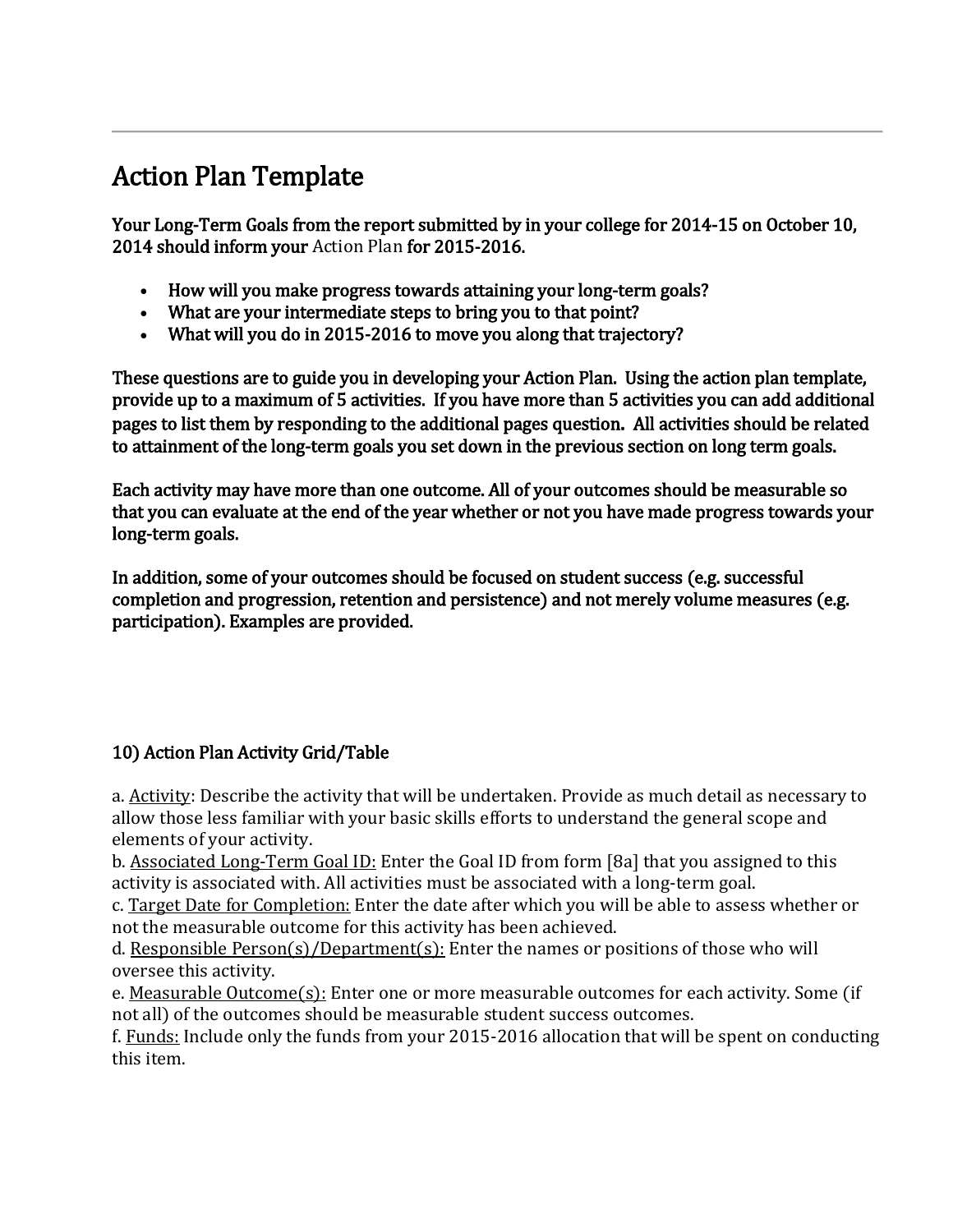|             | <b>Activity Description</b><br>Describe the activity that will be<br>undertaken. Provide as much detail as<br>necessary to allow those less familiar with<br>your basic skills efforts to understand the<br>general scope and elements of your<br>activity.                                                                                                                                                          | Associat<br>ed Long-<br>Term<br>Goal ID | Target<br>Date for<br>Completio<br>$\mathbf n$<br>(mm/dd/y)<br>yyy) | Responsible<br>Person                                               | Responsible<br>Department                                                                   | Measurable<br><b>Outcomes</b>                                                                                                                                                                                                                                                                | Funds    |
|-------------|----------------------------------------------------------------------------------------------------------------------------------------------------------------------------------------------------------------------------------------------------------------------------------------------------------------------------------------------------------------------------------------------------------------------|-----------------------------------------|---------------------------------------------------------------------|---------------------------------------------------------------------|---------------------------------------------------------------------------------------------|----------------------------------------------------------------------------------------------------------------------------------------------------------------------------------------------------------------------------------------------------------------------------------------------|----------|
| Activity #1 | Continue support for the Supplemental<br>Instruction, Math and English Mentor<br>Programs                                                                                                                                                                                                                                                                                                                            | $\mathsf{C}$                            | 6/1/2016                                                            | Faculty<br>Coordinator                                              | Language<br>Arts, Science<br>& Math<br>Divisions                                            | By the end of Spring 2016, the<br>successful completion rate for classes<br>with SI support will be 15% higher than<br>the average for the same classes taught<br>by the same instructors over the<br>previous four semesters.                                                               | \$50,000 |
| Activity #2 | Basic Skill counselors, faculty and staff<br>will be trained in best practice<br>instructional methods to improve<br>learning of culturally diverse,<br>underprepared students, including<br>technology-integrated pedagogy and<br>methods. (Topics include not limited<br>to: reading & writing across the<br>curriculum, acceleration, classroom<br>management, student-faculty/<br>relationships/diversity, etc.) | $\mathcal{C}$                           | 6/1/2016                                                            | <b>Basic Skills</b><br>Committee<br>Chair                           | <b>Basic Skills</b><br>Committee<br>Language<br>Arts, Science<br>& Math<br><b>Divisions</b> | By June 2016, up to 8 faculty will<br>participate in training and professional<br>development on related pedagogy,<br>curriculum, and basic skills topics to<br>enhance instruction<br>Fall-to-Fall success rate of students<br>taking basic skills English and Math will<br>increase by 5%. | \$15,000 |
| Activity #3 | Revise the ESL curriculum to meet the<br>needs of students and success                                                                                                                                                                                                                                                                                                                                               | $\mathbf B$                             | 6/1/2016                                                            | Language<br>Arts Division<br>Chair                                  | Language<br>Arts Division                                                                   | By June 2016, the ESL curriculum will<br>be developed and revised to enhance<br>learning                                                                                                                                                                                                     | \$10,000 |
| Activity #4 | Provide workshops on topics ranging<br>from study skills, time management,<br>etc. to students                                                                                                                                                                                                                                                                                                                       | $\mathsf{C}$                            | 6/1/2016                                                            | (Early Alert)<br>Counselor                                          | Student<br>Services                                                                         | By the end of June 2016, at least two<br>workshops would have been provided<br>to assist students with study skills, time<br>management, etc.                                                                                                                                                | \$5,000  |
| Activity #5 | Promote and encourage faculty<br>especially in basic skills classes to use<br>the early alert system to refer students<br>for academic advising and counseling                                                                                                                                                                                                                                                       | A,B,C                                   | 6/1/2016                                                            | <b>Early Alert</b><br>Counselor<br><b>BSI</b><br>Committee<br>Chair | Student<br>Services                                                                         | Early Alert usage by Faculty will<br>increase by 10% over 2012-2013<br>baseline.                                                                                                                                                                                                             | \$10,000 |